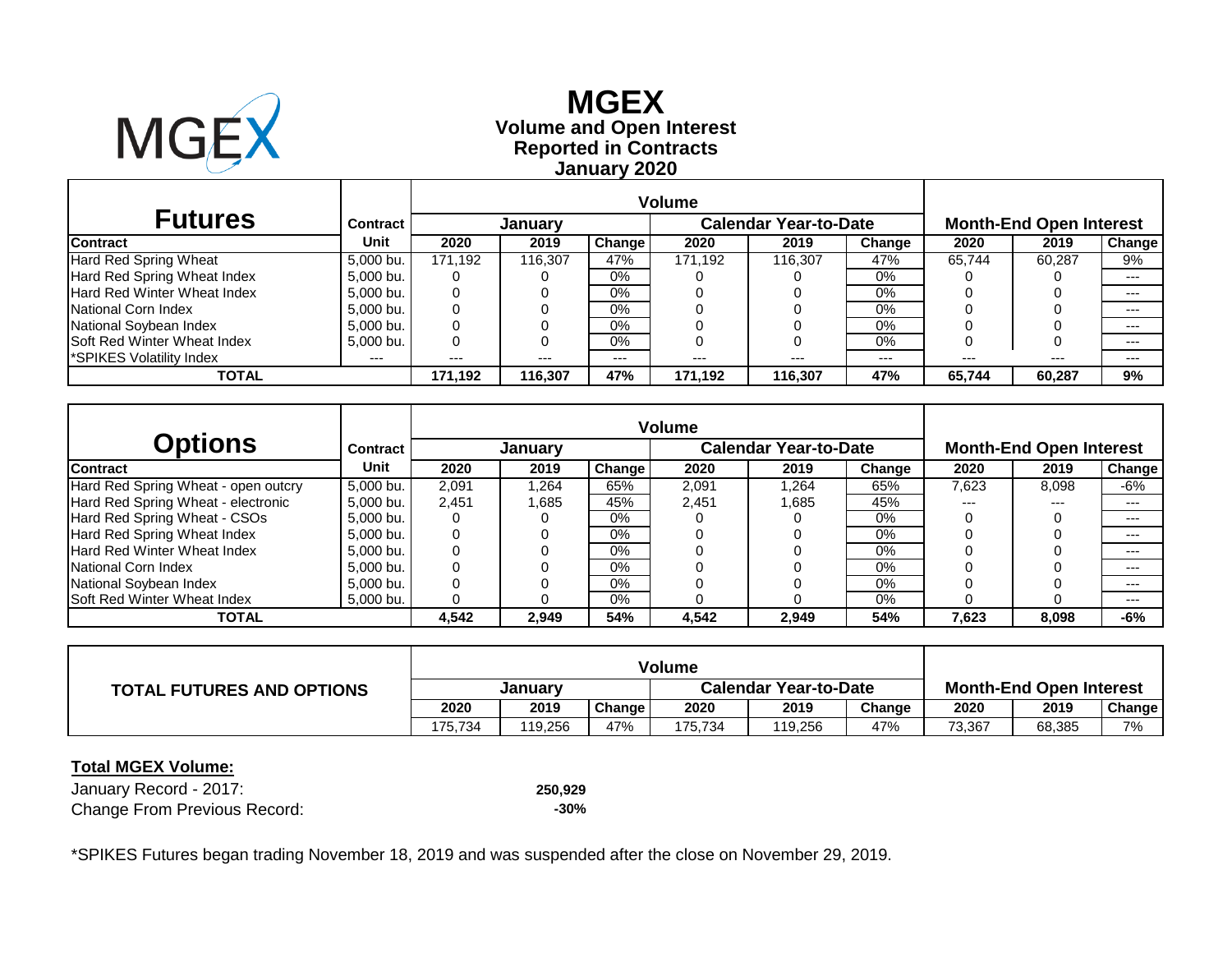

# **Reported in Contracts Volume and Open Interest MGEX February 2020**

| <b>Futures</b>                     | <b>Contract</b> |         | <b>February</b> |               |         | <b>Calendar Year-to-Date</b> |        | <b>Month-End Open Interest</b> |        |               |  |
|------------------------------------|-----------------|---------|-----------------|---------------|---------|------------------------------|--------|--------------------------------|--------|---------------|--|
| <b>Contract</b>                    | Unit            | 2020    | 2019            | <b>Change</b> | 2020    | 2019                         | Change | 2020                           | 2019   | <b>Change</b> |  |
| Hard Red Spring Wheat              | 5,000 bu.       | 259.360 | 218.462         | 19%           | 430,552 | 334.769                      | 29%    | 67.229                         | 57.614 | 17%           |  |
| Hard Red Spring Wheat Index        | 5,000 bu.       | O       |                 | $0\%$         |         |                              | 0%     |                                |        | $---$         |  |
| Hard Red Winter Wheat Index        | 5,000 bu.       | 0       |                 | $0\%$         |         |                              | 0%     |                                |        | $---$         |  |
| National Corn Index                | 5,000 bu.       | 0       |                 | $0\%$         |         |                              | 0%     |                                |        | $- - -$       |  |
| National Soybean Index             | 5.000 bu.       | 0       |                 | $0\%$         |         |                              | $0\%$  |                                |        | ---           |  |
| <b>Soft Red Winter Wheat Index</b> | 5,000 bu.       | 0       |                 | $0\%$         |         |                              | $0\%$  |                                | O      | $- - -$       |  |
| *SPIKES Volatility Index           | ---             | $---$   | $---$           | $---$         | ---     | $---$                        | $---$  | $---$                          | $---$  | $---$         |  |
| TOTAL                              |                 | 259.360 | 218,462         | 19%           | 430,552 | 334,769                      | 29%    | 67.229                         | 57,614 | 17%           |  |

|                                     |                 | <b>Volume</b> |                 |        |       |                              |        |                                |       |        |  |
|-------------------------------------|-----------------|---------------|-----------------|--------|-------|------------------------------|--------|--------------------------------|-------|--------|--|
| <b>Options</b>                      | <b>Contract</b> |               | <b>February</b> |        |       | <b>Calendar Year-to-Date</b> |        | <b>Month-End Open Interest</b> |       |        |  |
| <b>Contract</b>                     | <b>Unit</b>     | 2020          | 2019            | Change | 2020  | 2019                         | Change | 2020                           | 2019  | Change |  |
| Hard Red Spring Wheat - open outcry | 5.000 bu.       | 836           | 1,034           | $-19%$ | 2,927 | 2,298                        | 27%    | 3.724                          | 4,369 | $-15%$ |  |
| Hard Red Spring Wheat - electronic  | 5.000 bu.       | 1,566         | 2,630           | $-40%$ | 4.017 | 4.315                        | $-7%$  | ---                            | $---$ | $---$  |  |
| Hard Red Spring Wheat - CSOs        | 5,000 bu.       |               |                 | $0\%$  |       |                              | 0%     |                                |       | $---$  |  |
| Hard Red Spring Wheat Index         | 5.000 bu.       |               |                 | $0\%$  |       |                              | $0\%$  |                                |       | $---$  |  |
| Hard Red Winter Wheat Index         | 5.000 bu.       |               |                 | $0\%$  |       |                              | $0\%$  |                                |       | $---$  |  |
| National Corn Index                 | 5,000 bu.       |               |                 | $0\%$  |       |                              | 0%     |                                |       | $---$  |  |
| National Soybean Index              | 5,000 bu.       |               |                 | $0\%$  |       |                              | 0%     |                                |       | $---$  |  |
| <b>Soft Red Winter Wheat Index</b>  | 5,000 bu.       |               |                 | $0\%$  |       |                              | 0%     |                                |       | $---$  |  |
| <b>TOTAL</b>                        |                 | 2,402         | 3,664           | $-34%$ | 6,944 | 6,613                        | 5%     | 3,724                          | 4,369 | $-15%$ |  |

| <b>TOTAL FUTURES AND OPTIONS</b> | February |         |                     |         | <b>Calendar Year-to-Date</b> | <b>Month-End Open Interest</b> |        |        |        |
|----------------------------------|----------|---------|---------------------|---------|------------------------------|--------------------------------|--------|--------|--------|
|                                  | 2020     | 2019    | Change <sub>1</sub> | 2020    | 2019                         | Change                         | 2020   | 2019   | Change |
|                                  | 261.762  | 222.126 | 18%                 | 437,496 | 341,382                      | 28%                            | 70,953 | 61,983 | 14%    |

#### **Total MGEX Volume:**

February Record - 2020: **261,762** Change From Previous Record: **6%** February 2016: 247,562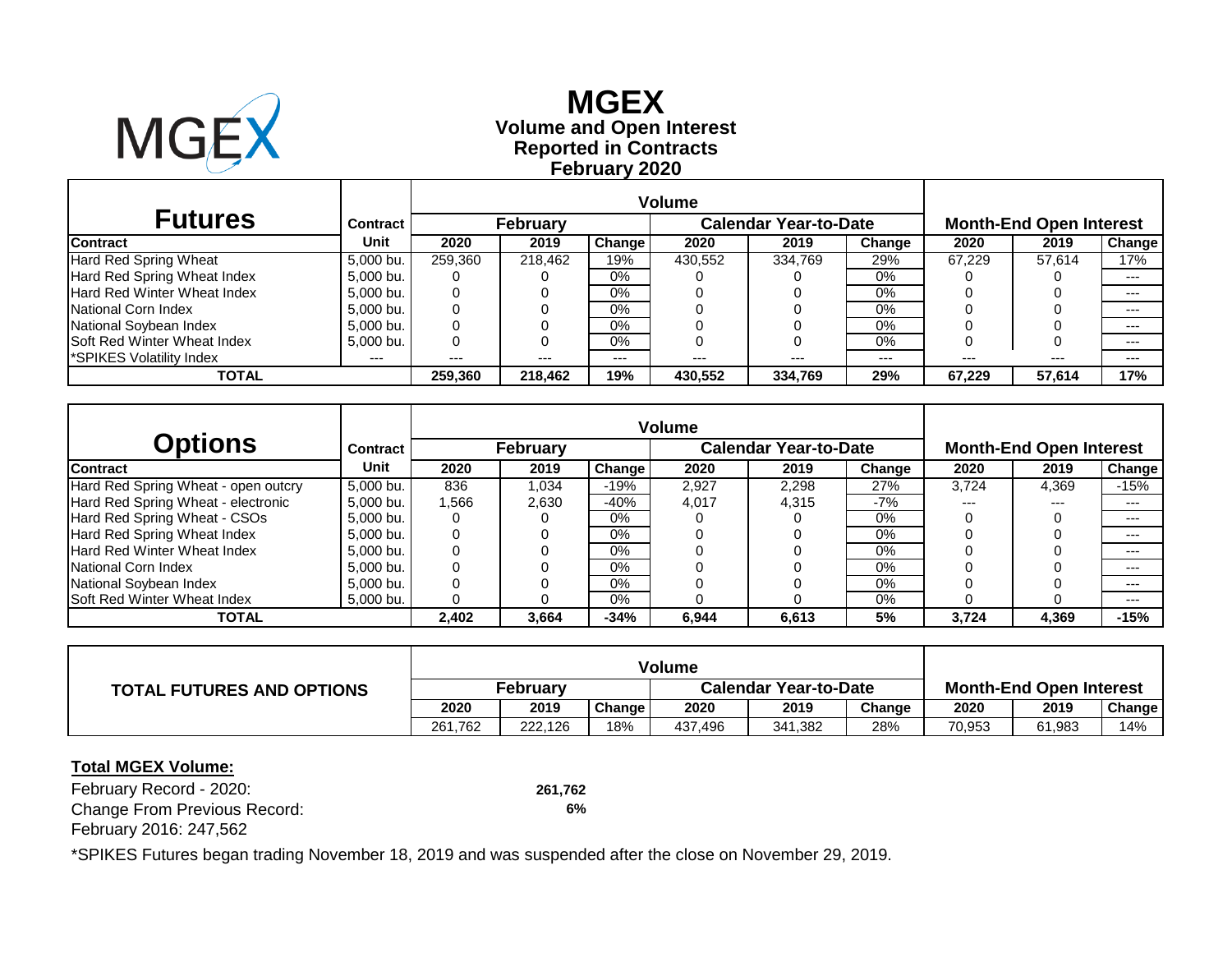

# **Reported in Contracts Volume and Open Interest MGEX March 2020**

|                                      |                 |         |              |               | <b>Volume</b> |                              |         |                                |        |               |  |
|--------------------------------------|-----------------|---------|--------------|---------------|---------------|------------------------------|---------|--------------------------------|--------|---------------|--|
| <b>Futures</b>                       | <b>Contract</b> |         | <b>March</b> |               |               | <b>Calendar Year-to-Date</b> |         | <b>Month-End Open Interest</b> |        |               |  |
| <b>Contract</b>                      | Unit            | 2020    | 2019         | <b>Change</b> | 2020          | 2019                         | Change  | 2020                           | 2019   | <b>Change</b> |  |
| Hard Red Spring Wheat                | 5,000 bu.       | 274.682 | 160.476      | 71%           | 705.234       | 495.245                      | 42%     | 75,565                         | 60.707 | 24%           |  |
| Hard Red Spring Wheat Index          | 5.000 bu.       |         |              | $0\%$         |               |                              | 0%      |                                |        | $- - -$       |  |
| Hard Red Winter Wheat Index          | 5,000 bu.       | 0       |              | $0\%$         |               |                              | $0\%$   |                                |        | $---$         |  |
| National Corn Index                  | 5.000 bu.       | 0       |              | $0\%$         |               |                              | $0\%$   |                                |        | $---$         |  |
| National Soybean Index               | 5.000 bu.       | 0       |              | $0\%$         |               |                              | $0\%$   |                                |        | $- - -$       |  |
| <b>Soft Red Winter Wheat Index</b>   | 5,000 bu.       | 0       |              | $0\%$         |               |                              | 0%      |                                | 0      | $- - -$       |  |
| SPIKES Volatility Index <sup>1</sup> | ---             | $---$   | $---$        | $---$         | $---$         | $- - -$                      | $- - -$ | $---$                          | $---$  | $- - -$       |  |
| <b>TOTAL</b>                         |                 | 274.682 | 160.476      | 71%           | 705.234       | 495.245                      | 42%     | 75.565                         | 60.707 | 24%           |  |

|                                     |           | <b>Volume</b> |              |               |       |                              |        |                                |       |               |  |
|-------------------------------------|-----------|---------------|--------------|---------------|-------|------------------------------|--------|--------------------------------|-------|---------------|--|
| <b>Options</b>                      | Contract  |               | <b>March</b> |               |       | <b>Calendar Year-to-Date</b> |        | <b>Month-End Open Interest</b> |       |               |  |
| <b>Contract</b>                     | Unit      | 2020          | 2019         | <b>Change</b> | 2020  | 2019                         | Change | 2020                           | 2019  | <b>Change</b> |  |
| Hard Red Spring Wheat - open outcry | 5,000 bu. | 1.054         | 734          | 44%           | 3,981 | 3,032                        | 31%    | 5,043                          | 6,241 | $-19%$        |  |
| Hard Red Spring Wheat - electronic  | 5.000 bu. | 1,893         | 2.106        | $-10%$        | 5,910 | 6.421                        | -8%    | ---                            | $---$ | $---$         |  |
| Hard Red Spring Wheat - CSOs        | 5,000 bu. |               |              | 0%            |       |                              | $0\%$  |                                |       | $---$         |  |
| Hard Red Spring Wheat Index         | 5,000 bu. |               |              | $0\%$         |       |                              | $0\%$  |                                |       | $---$         |  |
| Hard Red Winter Wheat Index         | 5.000 bu. |               |              | $0\%$         |       |                              | 0%     |                                |       | $---$         |  |
| National Corn Index                 | 5,000 bu. |               |              | $0\%$         |       |                              | 0%     |                                |       | $---$         |  |
| National Soybean Index              | 5,000 bu. |               |              | $0\%$         |       |                              | 0%     |                                |       | $---$         |  |
| <b>Soft Red Winter Wheat Index</b>  | 5,000 bu. |               |              | $0\%$         |       |                              | $0\%$  |                                |       | $---$         |  |
| <b>TOTAL</b>                        |           | 2,947         | 2,840        | 4%            | 9,891 | 9,453                        | 5%     | 5.043                          | 6,241 | $-19%$        |  |

| <b>TOTAL FUTURES AND OPTIONS</b> | <b>March</b> |         |        | <b>Calendar Year-to-Date</b> |         |        | <b>Month-End Open Interest</b> |        |        |  |
|----------------------------------|--------------|---------|--------|------------------------------|---------|--------|--------------------------------|--------|--------|--|
|                                  | 2020         | 2019    | Change | 2020                         | 2019    | Change | 2020                           | 2019   | Change |  |
|                                  | 277.629      | 163.316 | 70%    | 715,125                      | 504,698 | 42%    | 80,608                         | 66,948 | 20%    |  |

#### **Total MGEX Volume:**

March Record - 2020: **277,629** Change From Previous Record: **37%** March 2017: 202,500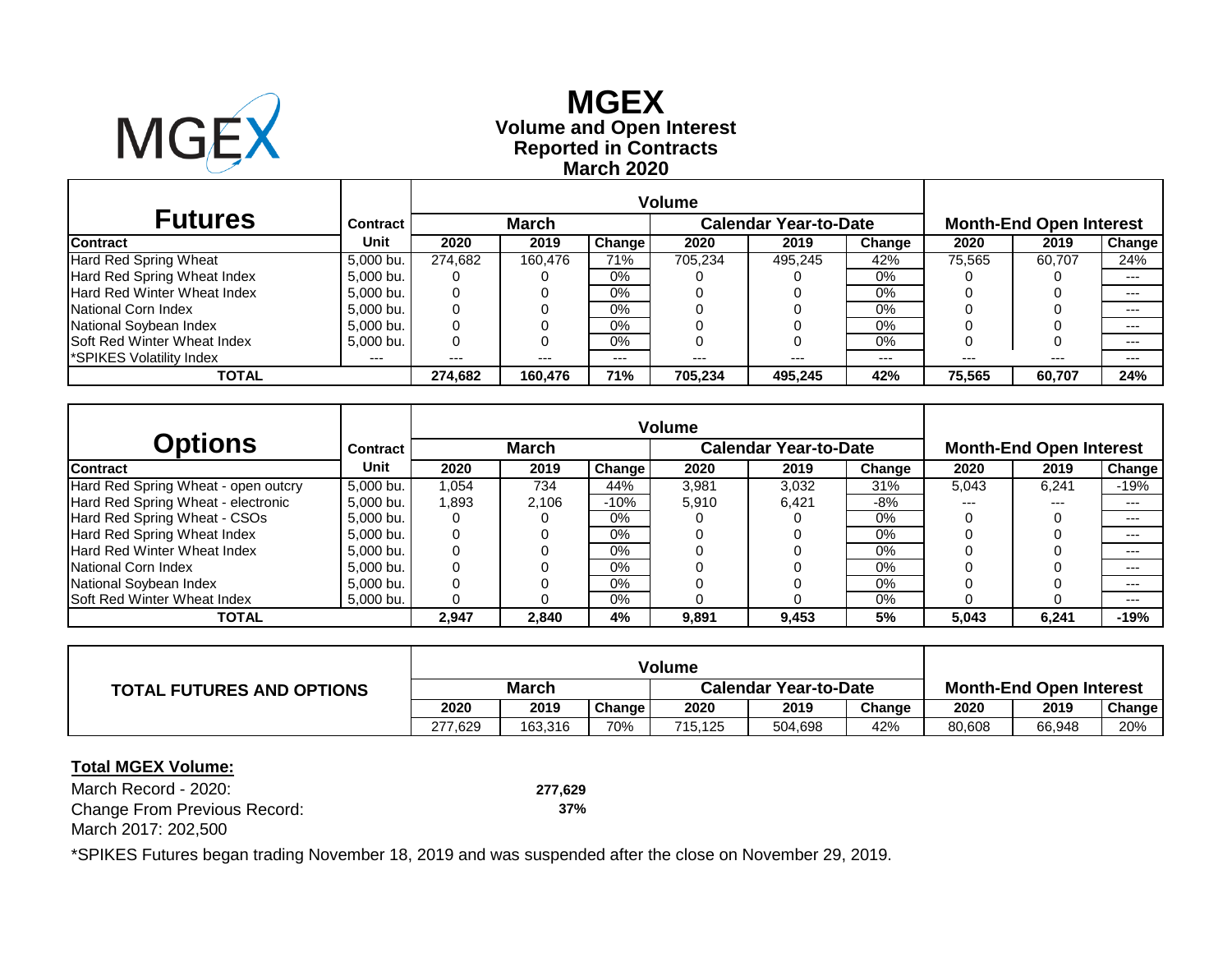

# **Reported in Contracts Volume and Open Interest MGEX April 2020**

|                                      |                 | <b>Volume</b> |         |               |                              |         |         |                                |        |               |
|--------------------------------------|-----------------|---------------|---------|---------------|------------------------------|---------|---------|--------------------------------|--------|---------------|
| <b>Futures</b>                       | <b>Contract</b> |               | April   |               | <b>Calendar Year-to-Date</b> |         |         | <b>Month-End Open Interest</b> |        |               |
| <b>Contract</b>                      | Unit            | 2020          | 2019    | <b>Change</b> | 2020                         | 2019    | Change  | 2020                           | 2019   | <b>Change</b> |
| Hard Red Spring Wheat                | 5,000 bu.       | 253,480       | 236.803 | 7%            | 958.714                      | 732.048 | 31%     | 68.674                         | 59,557 | 15%           |
| Hard Red Spring Wheat Index          | 5.000 bu.       |               |         | $0\%$         |                              |         | 0%      |                                |        | $---$         |
| Hard Red Winter Wheat Index          | 5,000 bu.       | 0             |         | $0\%$         |                              |         | $0\%$   |                                |        | $---$         |
| National Corn Index                  | 5.000 bu.       | 0             |         | $0\%$         |                              |         | $0\%$   |                                |        | $---$         |
| National Soybean Index               | 5.000 bu.       | 0             |         | $0\%$         |                              |         | $0\%$   |                                |        | $- - -$       |
| <b>Soft Red Winter Wheat Index</b>   | 5,000 bu.       | 0             |         | $0\%$         |                              |         | 0%      |                                | 0      | $- - -$       |
| SPIKES Volatility Index <sup>1</sup> | ---             | $---$         | $---$   | $---$         | $---$                        | $- - -$ | $- - -$ | $---$                          | $---$  | $- - -$       |
| <b>TOTAL</b>                         |                 | 253,480       | 236,803 | 7%            | 958.714                      | 732,048 | 31%     | 68.674                         | 59.557 | 15%           |

|                                     |                 | <b>Volume</b> |        |               |        |                              |        |                                |       |        |  |
|-------------------------------------|-----------------|---------------|--------|---------------|--------|------------------------------|--------|--------------------------------|-------|--------|--|
| <b>Options</b>                      | <b>Contract</b> |               | April  |               |        | <b>Calendar Year-to-Date</b> |        | <b>Month-End Open Interest</b> |       |        |  |
| <b>Contract</b>                     | Unit            | 2020          | 2019   | <b>Change</b> | 2020   | 2019                         | Change | 2020                           | 2019  | Change |  |
| Hard Red Spring Wheat - open outcry | 5,000 bu.       | 693           | 243. ا | $-44%$        | 4,674  | 4,275                        | 9%     | 3,970                          | 5,855 | $-32%$ |  |
| Hard Red Spring Wheat - electronic  | 5.000 bu.       | 2.103         | 888.1  | 11%           | 8,013  | 8.309                        | -4%    | ---                            | $---$ | $---$  |  |
| Hard Red Spring Wheat - CSOs        | 5,000 bu.       |               |        | $0\%$         |        |                              | 0%     |                                |       | $---$  |  |
| Hard Red Spring Wheat Index         | 5,000 bu.       |               |        | $0\%$         |        |                              | $0\%$  |                                |       | $---$  |  |
| Hard Red Winter Wheat Index         | 5.000 bu.       |               |        | $0\%$         |        |                              | 0%     |                                |       | $---$  |  |
| National Corn Index                 | 5.000 bu.       |               |        | $0\%$         |        |                              | 0%     |                                |       | $---$  |  |
| National Soybean Index              | 5,000 bu.       |               |        | $0\%$         |        |                              | 0%     |                                |       | $---$  |  |
| <b>Soft Red Winter Wheat Index</b>  | 5,000 bu.       |               |        | $0\%$         |        |                              | 0%     |                                |       | $---$  |  |
| <b>TOTAL</b>                        |                 | 2,796         | 3,131  | $-11%$        | 12,687 | 12.584                       | 1%     | 3,970                          | 5,855 | -32%   |  |

| <b>TOTAL FUTURES AND OPTIONS</b> | April   |         |               | <b>Calendar Year-to-Date</b> |         |        | <b>Month-End Open Interest</b> |        |        |  |
|----------------------------------|---------|---------|---------------|------------------------------|---------|--------|--------------------------------|--------|--------|--|
|                                  | 2020    | 2019    | <b>Change</b> | 2020                         | 2019    | Change | 2020                           | 2019   | Change |  |
|                                  | 256.276 | 239,934 | 7%            | 971,401                      | 744,632 | 30%    | 72,644                         | 65,412 | 11%    |  |

### **Total MGEX Volume:**

April Record - 2018: **272,068** Change From Previous Record: **-6%**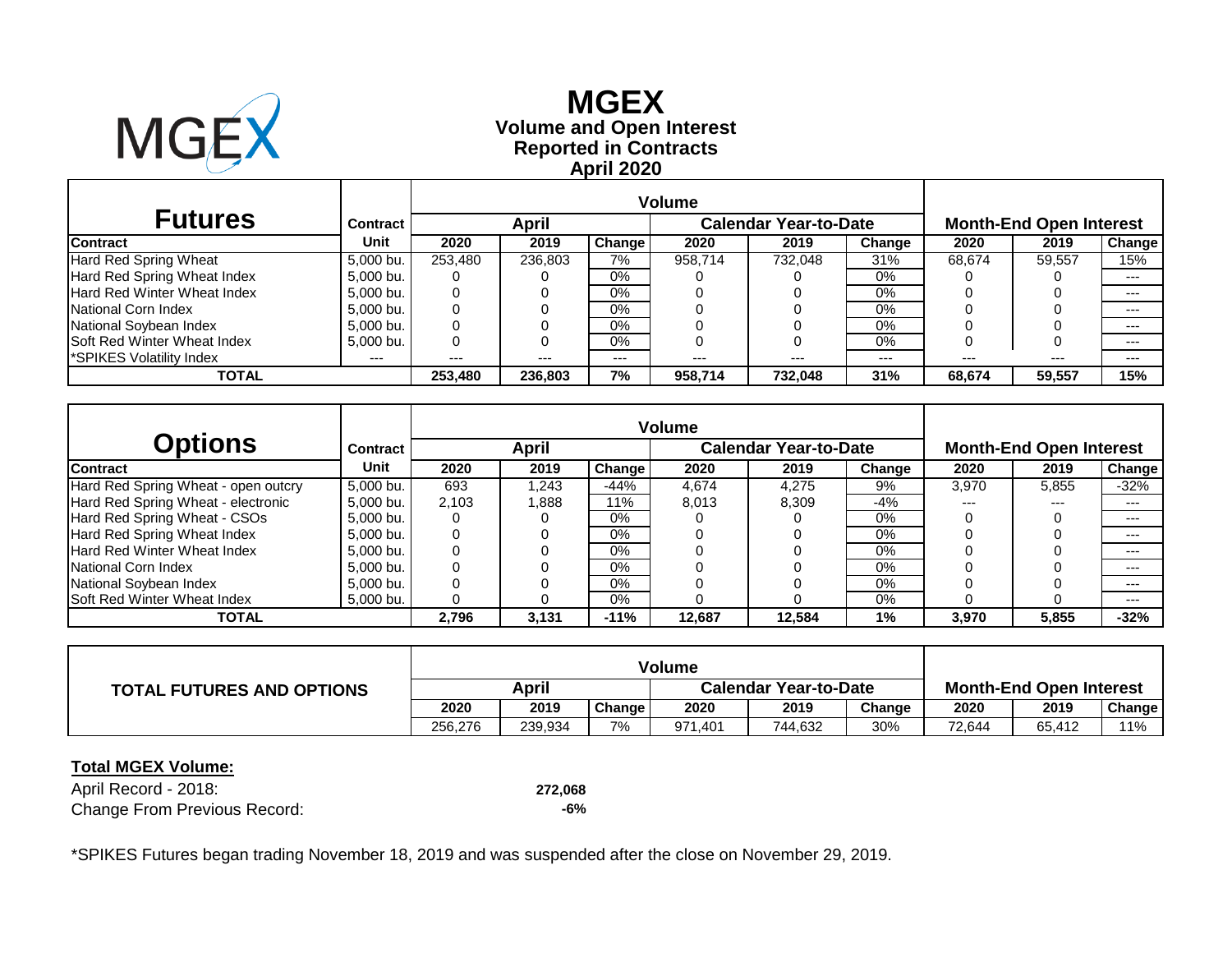

# **Reported in Contracts Volume and Open Interest MGEX May 2020**

| <b>Futures</b>                     | <b>Contract</b> |         | May     |        |          | <b>Calendar Year-to-Date</b> | <b>Month-End Open Interest</b> |        |        |         |
|------------------------------------|-----------------|---------|---------|--------|----------|------------------------------|--------------------------------|--------|--------|---------|
| <b>Contract</b>                    | Unit            | 2020    | 2019    | Change | 2020     | 2019                         | Change                         | 2020   | 2019   | Change  |
| <b>Hard Red Spring Wheat</b>       | 5,000 bu.       | 132.684 | 167.322 | $-21%$ | ,091,398 | 899,370                      | 21%                            | 73.734 | 61.251 | 20%     |
| Hard Red Spring Wheat Index        | 5.000 bu.       | 0       |         | $0\%$  |          |                              | 0%                             |        |        | $---$   |
| Hard Red Winter Wheat Index        | 5,000 bu.       | 0       |         | 0%     |          |                              | 0%                             |        |        | $---$   |
| National Corn Index                | 5.000 bu.       | 0       |         | $0\%$  |          |                              | 0%                             |        |        | $---$   |
| National Soybean Index             | 5.000 bu.       | 0       |         | $0\%$  |          |                              | 0%                             |        |        | $---$   |
| <b>Soft Red Winter Wheat Index</b> | 5,000 bu.       | 0       |         | 0%     |          |                              | 0%                             |        |        | $- - -$ |
| <b>SPIKES Volatility Index*</b>    | $---$           | $---$   | $---$   | $---$  | ---      | $- - -$                      | ---                            | $---$  | $---$  | $---$   |
| TOTAL                              |                 | 132.684 | 167.322 | $-21%$ | .091.398 | 899.370                      | 21%                            | 73.734 | 61,251 | 20%     |

|                                     |                 |       | <b>Volume</b> |               |        |                              |        |                                |       |               |  |
|-------------------------------------|-----------------|-------|---------------|---------------|--------|------------------------------|--------|--------------------------------|-------|---------------|--|
| Options                             | <b>Contract</b> |       | May           |               |        | <b>Calendar Year-to-Date</b> |        | <b>Month-End Open Interest</b> |       |               |  |
| <b>Contract</b>                     | <b>Unit</b>     | 2020  | 2019          | <b>Change</b> | 2020   | 2019                         | Change | 2020                           | 2019  | <b>Change</b> |  |
| Hard Red Spring Wheat - open outcry | 5,000 bu.       | 486   | 597,          | $-70%$        | 5,160  | 5,872                        | $-12%$ | 5,411                          | 7,852 | $-31%$        |  |
| Hard Red Spring Wheat - electronic  | 5.000 bu.       | 1.739 | 3,201         | $-46%$        | 9.752  | 11.510                       | $-15%$ | $- - -$                        | $---$ | $---$         |  |
| Hard Red Spring Wheat - CSOs        | 5,000 bu.       |       |               | $0\%$         |        |                              | 0%     |                                |       | $---$         |  |
| Hard Red Spring Wheat Index         | 5.000 bu.       |       |               | $0\%$         |        |                              | 0%     |                                |       | $---$         |  |
| <b>Hard Red Winter Wheat Index</b>  | 5.000 bu.       |       |               | $0\%$         |        |                              | 0%     |                                |       | $---$         |  |
| National Corn Index                 | 5,000 bu.       |       |               | $0\%$         |        |                              | $0\%$  |                                |       | $---$         |  |
| National Soybean Index              | 5,000 bu.       |       |               | $0\%$         |        |                              | 0%     |                                |       | $---$         |  |
| Soft Red Winter Wheat Index         | 5,000 bu.       |       |               | $0\%$         |        |                              | 0%     |                                |       | $---$         |  |
| <b>TOTAL</b>                        |                 | 2.225 | 4,798         | $-54%$        | 14.912 | 17.382                       | $-14%$ | 5,411                          | 7,852 | $-31%$        |  |

| <b>TOTAL FUTURES AND OPTIONS</b> | Mav     |         |               | <b>Calendar Year-to-Date</b> |         |        | <b>Month-End Open Interest</b> |        |        |
|----------------------------------|---------|---------|---------------|------------------------------|---------|--------|--------------------------------|--------|--------|
|                                  | 2020    | 2019    | <b>Change</b> | 2020                         | 2019    | Change | 2020                           | 2019   | Change |
|                                  | 134.909 | 172.120 | $-22\%$       | .106.310                     | 916,752 | 21%    | 79.145                         | 69,103 | 15%    |

### **Total MGEX Volume:**

May Record - 2018: **180,836** Change From Previous Record: **-25%**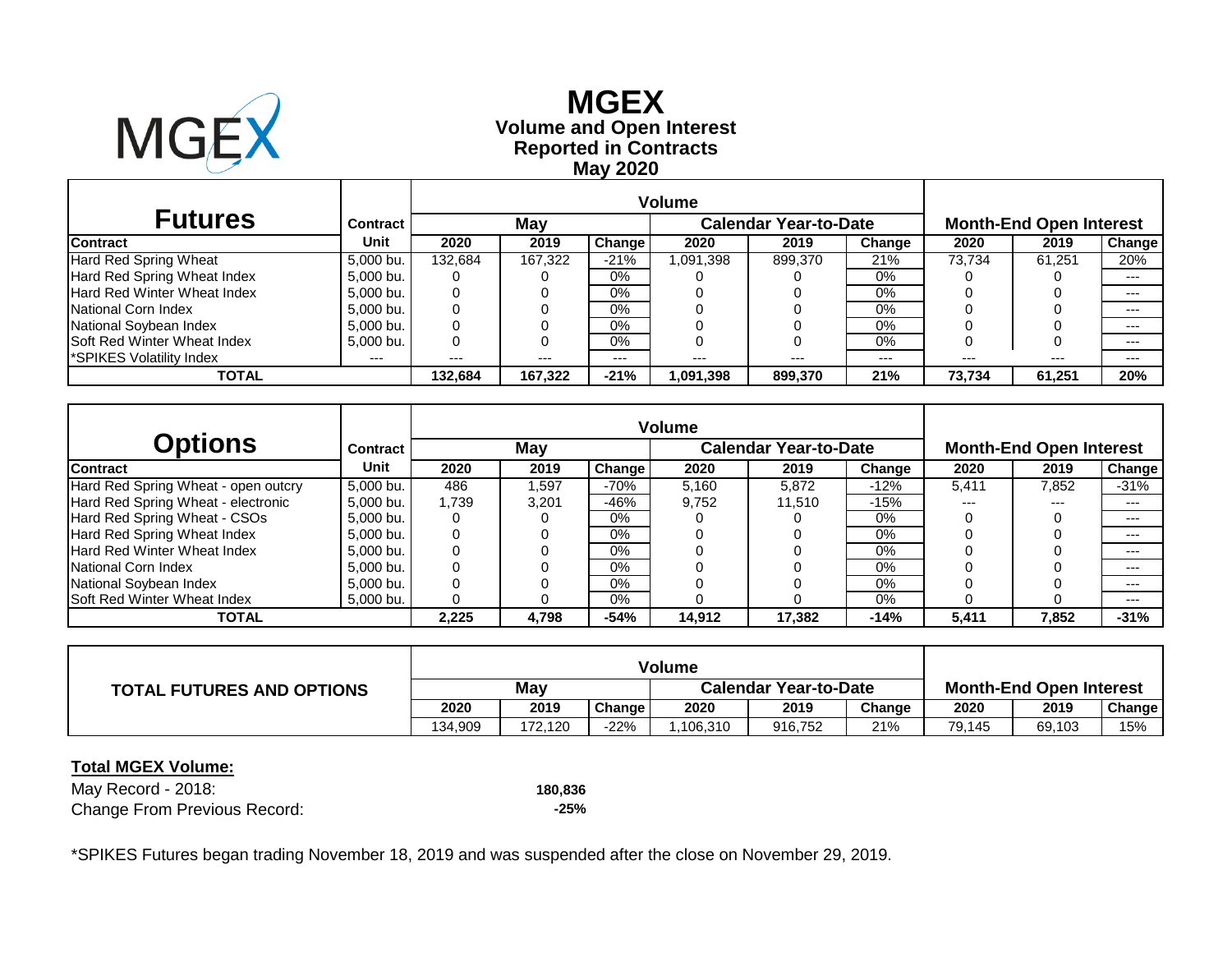

**Reported in Contracts Volume and Open Interest MGEX June 2020**

| <b>Futures</b>                     | <b>Contract</b> |         | June    |        |           | <b>Calendar Year-to-Date</b> |        | <b>Month-End Open Interest</b> |        |        |  |
|------------------------------------|-----------------|---------|---------|--------|-----------|------------------------------|--------|--------------------------------|--------|--------|--|
| <b>Contract</b>                    | Unit            | 2020    | 2019    | Change | 2020      | 2019                         | Change | 2020                           | 2019   | Change |  |
| Hard Red Spring Wheat              | 5,000 bu.       | 279.873 | 238.065 | 18%    | 1.371.271 | 1,137,435                    | 21%    | 61.738                         | 49.818 | 24%    |  |
| Hard Red Spring Wheat Index        | 5,000 bu.       | O       |         | $0\%$  |           |                              | 0%     |                                |        | $---$  |  |
| <b>Hard Red Winter Wheat Index</b> | 5,000 bu.       | 0       |         | $0\%$  |           |                              | $0\%$  |                                |        | $---$  |  |
| National Corn Index                | 5,000 bu.       |         |         | $0\%$  |           |                              | $0\%$  |                                |        | ---    |  |
| National Soybean Index             | 5.000 bu.       | 0       |         | 0%     |           |                              | 0%     |                                |        | ---    |  |
| <b>Soft Red Winter Wheat Index</b> | 5,000 bu.       | 0       |         | 0%     |           |                              | 0%     |                                |        | ---    |  |
| SPIKES Volatility Index            | $---$           | $---$   | $---$   | ---    | ---       | $---$                        | $---$  | ---                            | $---$  | ---    |  |
| TOTAL                              |                 | 279.873 | 238,065 | 18%    | 1,371,271 | 1,137,435                    | 21%    | 61.738                         | 49,818 | 24%    |  |

| Options                             | <b>Contract</b> |       | June  |               |        | <b>Calendar Year-to-Date</b> |        | <b>Month-End Open Interest</b> |       |        |  |
|-------------------------------------|-----------------|-------|-------|---------------|--------|------------------------------|--------|--------------------------------|-------|--------|--|
| <b>Contract</b>                     | <b>Unit</b>     | 2020  | 2019  | <b>Change</b> | 2020   | 2019                         | Change | 2020                           | 2019  | Change |  |
| Hard Red Spring Wheat - open outcry | 5.000 bu.       | 766   | 366,  | $-44%$        | 5,926  | 7,238                        | -18%   | 4,203                          | 5,534 | $-24%$ |  |
| Hard Red Spring Wheat - electronic  | 5.000 bu.       | 2.838 | 2.510 | 13%           | 12,590 | 14.020                       | $-10%$ | ---                            | $---$ | $---$  |  |
| Hard Red Spring Wheat - CSOs        | 5,000 bu.       |       |       | $0\%$         |        |                              | 0%     |                                |       | $---$  |  |
| Hard Red Spring Wheat Index         | 5.000 bu.       |       |       | $0\%$         |        |                              | $0\%$  |                                |       | $---$  |  |
| <b>Hard Red Winter Wheat Index</b>  | 5.000 bu.       |       |       | $0\%$         |        |                              | 0%     |                                |       | $---$  |  |
| National Corn Index                 | 5,000 bu.       |       |       | $0\%$         |        |                              | 0%     |                                |       | $---$  |  |
| National Soybean Index              | 5,000 bu.       |       |       | $0\%$         |        |                              | 0%     |                                |       | $---$  |  |
| <b>Soft Red Winter Wheat Index</b>  | 5,000 bu.       |       |       | $0\%$         |        |                              | 0%     |                                |       | ---    |  |
| <b>TOTAL</b>                        |                 | 3.604 | 3,876 | -7%           | 18,516 | 21.258                       | $-13%$ | 4.203                          | 5,534 | $-24%$ |  |

| <b>TOTAL FUTURES AND OPTIONS</b> | June    |         |        |          | <b>Calendar Year-to-Date</b> | <b>Month-End Open Interest</b> |        |        |        |
|----------------------------------|---------|---------|--------|----------|------------------------------|--------------------------------|--------|--------|--------|
|                                  | 2020    | 2019    | Change | 2020     | 2019                         | Change                         | 2020   | 2019   | Change |
|                                  | 283.477 | 241.941 | 17%    | .389,787 | .158,693                     | 20%                            | 65,941 | 55,352 | 19%    |

#### **Total MGEX Volume:**

June Record - 2017: **489,905** Change From Previous Record: **-42%**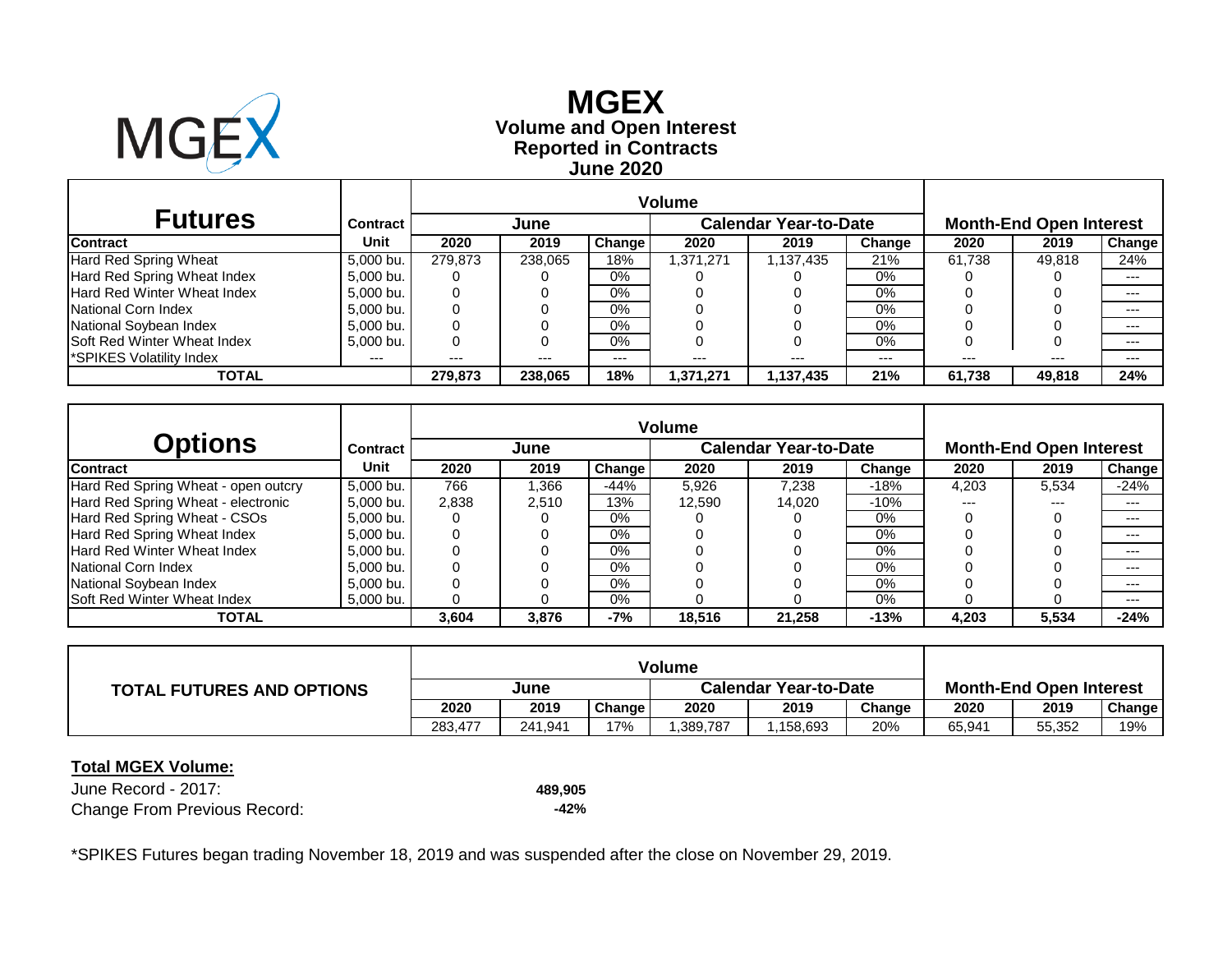

**Reported in Contracts Volume and Open Interest MGEX July 2020**

|                                    |                 | <b>Volume</b> |         |        |                              |           |        |                                |        |        |  |
|------------------------------------|-----------------|---------------|---------|--------|------------------------------|-----------|--------|--------------------------------|--------|--------|--|
| <b>Futures</b>                     | <b>Contract</b> |               | July    |        | <b>Calendar Year-to-Date</b> |           |        | <b>Month-End Open Interest</b> |        |        |  |
| <b>Contract</b>                    | Unit            | 2020          | 2019    | Change | 2020                         | 2019      | Change | 2020                           | 2019   | Change |  |
| Hard Red Spring Wheat              | 5,000 bu.       | 150.545       | 139.668 | 8%     | 1,521,816                    | 1,277,103 | 19%    | 71.368                         | 61.296 | 16%    |  |
| Hard Red Spring Wheat Index        | 5,000 bu.       | O             |         | $0\%$  |                              |           | 0%     |                                |        | $---$  |  |
| <b>Hard Red Winter Wheat Index</b> | 5,000 bu.       | 0             |         | $0\%$  |                              |           | $0\%$  |                                |        | $---$  |  |
| National Corn Index                | 5,000 bu.       |               |         | $0\%$  |                              |           | 0%     |                                |        | ---    |  |
| National Soybean Index             | 5.000 bu.       | 0             |         | 0%     |                              |           | 0%     |                                |        | ---    |  |
| <b>Soft Red Winter Wheat Index</b> | 5,000 bu.       | 0             |         | 0%     |                              |           | 0%     |                                |        | ---    |  |
| SPIKES Volatility Index            | $---$           | $---$         | $---$   | ---    | ---                          | $---$     | $---$  | ---                            | $---$  | ---    |  |
| TOTAL                              |                 | 150.545       | 139,668 | 8%     | 1,521,816                    | 1,277,103 | 19%    | 71.368                         | 61.296 | 16%    |  |

| <b>Options</b>                      | Contract  |       | July   |               |        | <b>Calendar Year-to-Date</b> |        | <b>Month-End Open Interest</b> |       |        |  |
|-------------------------------------|-----------|-------|--------|---------------|--------|------------------------------|--------|--------------------------------|-------|--------|--|
| <b>Contract</b>                     | Unit      | 2020  | 2019   | <b>Change</b> | 2020   | 2019                         | Change | 2020                           | 2019  | Change |  |
| Hard Red Spring Wheat - open outcry | 5.000 bu. | 1.151 | 1.272  | $-10%$        | 7.077  | 8.510                        | $-17%$ | 5,245                          | 7,371 | $-29%$ |  |
| Hard Red Spring Wheat - electronic  | 5.000 bu. | 923   | 440. ا | $-36%$        | 13.513 | 15.460                       | $-13%$ | $- - -$                        | ---   | $---$  |  |
| Hard Red Spring Wheat - CSOs        | 5,000 bu. | 0     |        | 0%            |        |                              | 0%     |                                |       | $---$  |  |
| Hard Red Spring Wheat Index         | 5.000 bu. | 0     |        | $0\%$         |        |                              | 0%     |                                |       | $---$  |  |
| Hard Red Winter Wheat Index         | 5.000 bu. |       |        | $0\%$         |        |                              | $0\%$  |                                |       | $---$  |  |
| National Corn Index                 | 5,000 bu. | 0     |        | $0\%$         |        |                              | 0%     |                                |       | $---$  |  |
| National Soybean Index              | 5,000 bu. |       |        | 0%            |        |                              | 0%     |                                |       | $---$  |  |
| Soft Red Winter Wheat Index         | 5,000 bu. |       |        | $0\%$         |        |                              | $0\%$  |                                |       | ---    |  |
| <b>TOTAL</b>                        |           | 2.074 | 2.712  | $-24%$        | 20.590 | 23.970                       | $-14%$ | 5,245                          | 7,371 | $-29%$ |  |

|                                  |         |         |        | Volume                       |          |        |                                |        |        |  |
|----------------------------------|---------|---------|--------|------------------------------|----------|--------|--------------------------------|--------|--------|--|
| <b>TOTAL FUTURES AND OPTIONS</b> | July    |         |        | <b>Calendar Year-to-Date</b> |          |        | <b>Month-End Open Interest</b> |        |        |  |
|                                  | 2020    | 2019    | Change | 2020                         | 2019     | Change | 2020                           | 2019   | Change |  |
|                                  | 152.619 | 142,380 | 7%     | .542,406                     | .301,073 | 19%    | 76,613                         | 68,667 | 12%    |  |

#### **Total MGEX Volume:**

July Record - 2017: **301,607** Change From Previous Record: **-49%**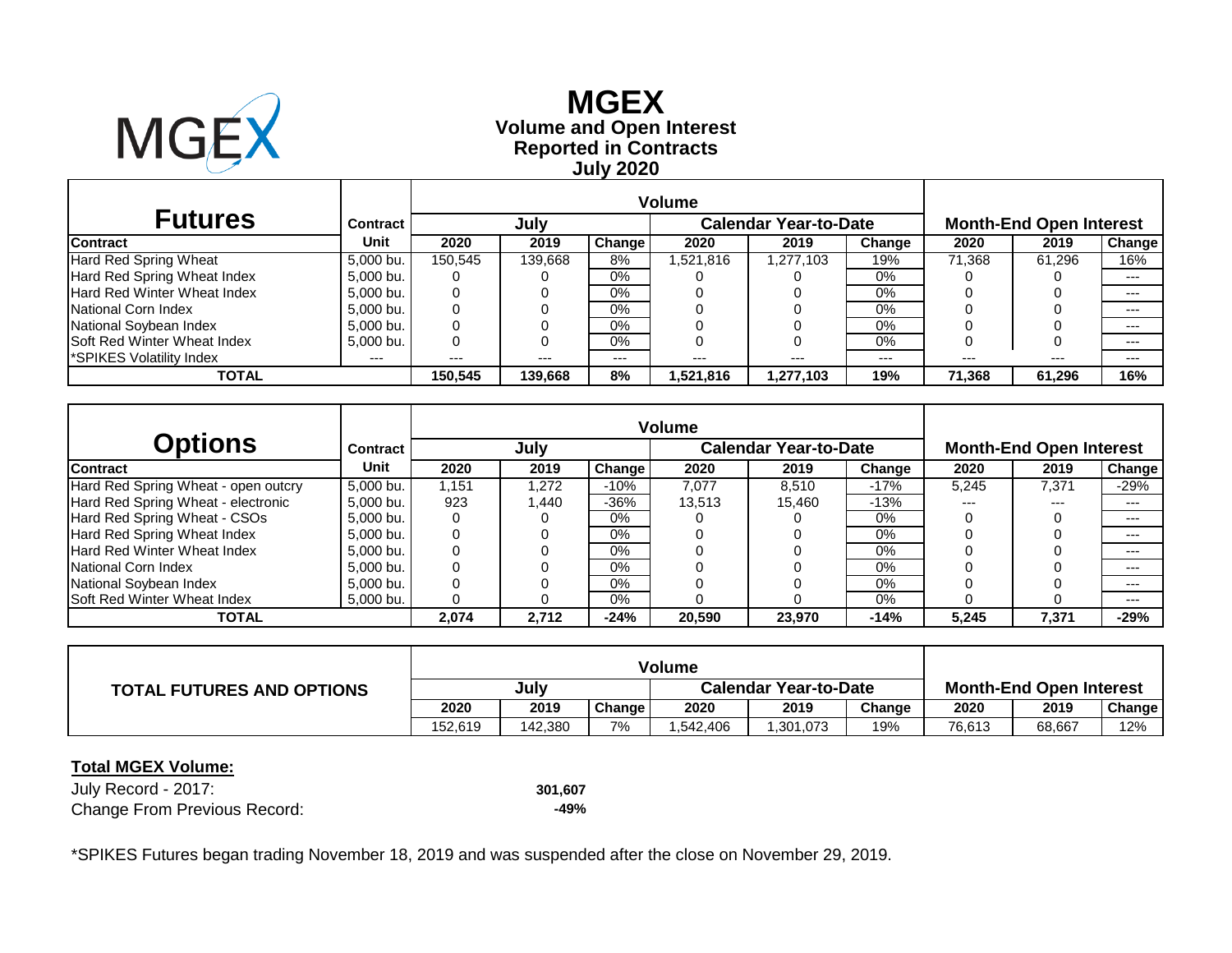

# **Reported in Contracts Volume and Open Interest MGEX August 2020**

| <b>Futures</b>                     | Contract  |              | <b>August</b> |        | <b>Calendar Year-to-Date</b> |          |        | <b>Month-End Open Interest</b> |        |        |  |
|------------------------------------|-----------|--------------|---------------|--------|------------------------------|----------|--------|--------------------------------|--------|--------|--|
| <b>Contract</b>                    | Unit      | 2020         | 2019          | Change | 2020                         | 2019     | Change | 2020                           | 2019   | Change |  |
| Hard Red Spring Wheat              | 5,000 bu. | 316.334      | 279.355       | 13%    | 1,838,150                    | .556,458 | 18%    | 57.922                         | 63.770 | -9%    |  |
| Hard Red Spring Wheat Index        | 5,000 bu. | $\mathbf{U}$ |               | $0\%$  |                              |          | 0%     |                                |        | $---$  |  |
| Hard Red Winter Wheat Index        | 5,000 bu. | 0            |               | $0\%$  |                              |          | 0%     |                                |        | $---$  |  |
| National Corn Index                | 5,000 bu. | 0            |               | $0\%$  |                              |          | 0%     |                                |        | ---    |  |
| National Soybean Index             | 5.000 bu. | 0            |               | $0\%$  |                              |          | 0%     |                                |        | $---$  |  |
| <b>Soft Red Winter Wheat Index</b> | 5,000 bu. | 0            |               | 0%     |                              |          | 0%     |                                |        | $---$  |  |
| *SPIKES Volatility Index           | ---       | $---$        | $---$         | ---    | ---                          |          | $---$  |                                | $---$  | $---$  |  |
| TOTAL                              |           | 316,334      | 279,355       | 13%    | 1,838,150                    | .556,458 | 18%    | 57.922                         | 63,770 | $-9%$  |  |

| Options                             | <b>Contract</b> |       | <b>August</b> |               |        | <b>Calendar Year-to-Date</b> |        | <b>Month-End Open Interest</b> |       |               |  |
|-------------------------------------|-----------------|-------|---------------|---------------|--------|------------------------------|--------|--------------------------------|-------|---------------|--|
| <b>Contract</b>                     | <b>Unit</b>     | 2020  | 2019          | <b>Change</b> | 2020   | 2019                         | Change | 2020                           | 2019  | <b>Change</b> |  |
| Hard Red Spring Wheat - open outcry | 5.000 bu.       | 1,082 | 2.918         | $-63%$        | 8.159  | 11.428                       | $-29%$ | 3.740                          | 5,165 | $-28%$        |  |
| Hard Red Spring Wheat - electronic  | 5.000 bu.       | 1.576 | 1.470         | 7%            | 15.089 | 16.930                       | $-11%$ | ---                            | $---$ | $---$         |  |
| Hard Red Spring Wheat - CSOs        | 5,000 bu.       |       |               | $0\%$         |        |                              | 0%     |                                |       | $---$         |  |
| Hard Red Spring Wheat Index         | 5.000 bu.       |       |               | $0\%$         |        |                              | $0\%$  |                                |       | $---$         |  |
| <b>Hard Red Winter Wheat Index</b>  | 5.000 bu.       |       |               | $0\%$         |        |                              | $0\%$  |                                |       | $---$         |  |
| National Corn Index                 | 5,000 bu.       |       |               | $0\%$         |        |                              | 0%     |                                |       | $---$         |  |
| National Soybean Index              | 5,000 bu.       |       |               | $0\%$         |        |                              | 0%     |                                |       | $---$         |  |
| <b>Soft Red Winter Wheat Index</b>  | 5,000 bu.       |       |               | $0\%$         |        |                              | 0%     |                                |       | ---           |  |
| <b>TOTAL</b>                        |                 | 2.658 | 4,388         | $-39%$        | 23,248 | 28.358                       | $-18%$ | 3.740                          | 5,165 | $-28%$        |  |

| <b>TOTAL FUTURES AND OPTIONS</b> | Auaust  |         |        | <b>Calendar Year-to-Date</b> |          |        | <b>Month-End Open Interest</b> |        |               |  |
|----------------------------------|---------|---------|--------|------------------------------|----------|--------|--------------------------------|--------|---------------|--|
|                                  | 2020    | 2019    | Change | 2020                         | 2019     | Chanɑe | 2020                           | 2019   | <b>Change</b> |  |
|                                  | 318.992 | 283.743 | 12%    | .861,398                     | .584,816 | 17%    | 61.662                         | 68,935 | -11%          |  |

#### **Total MGEX Volume:**

August Record - 2020: **318,992** Change From Previous Record: **2%** August 2017: 311,495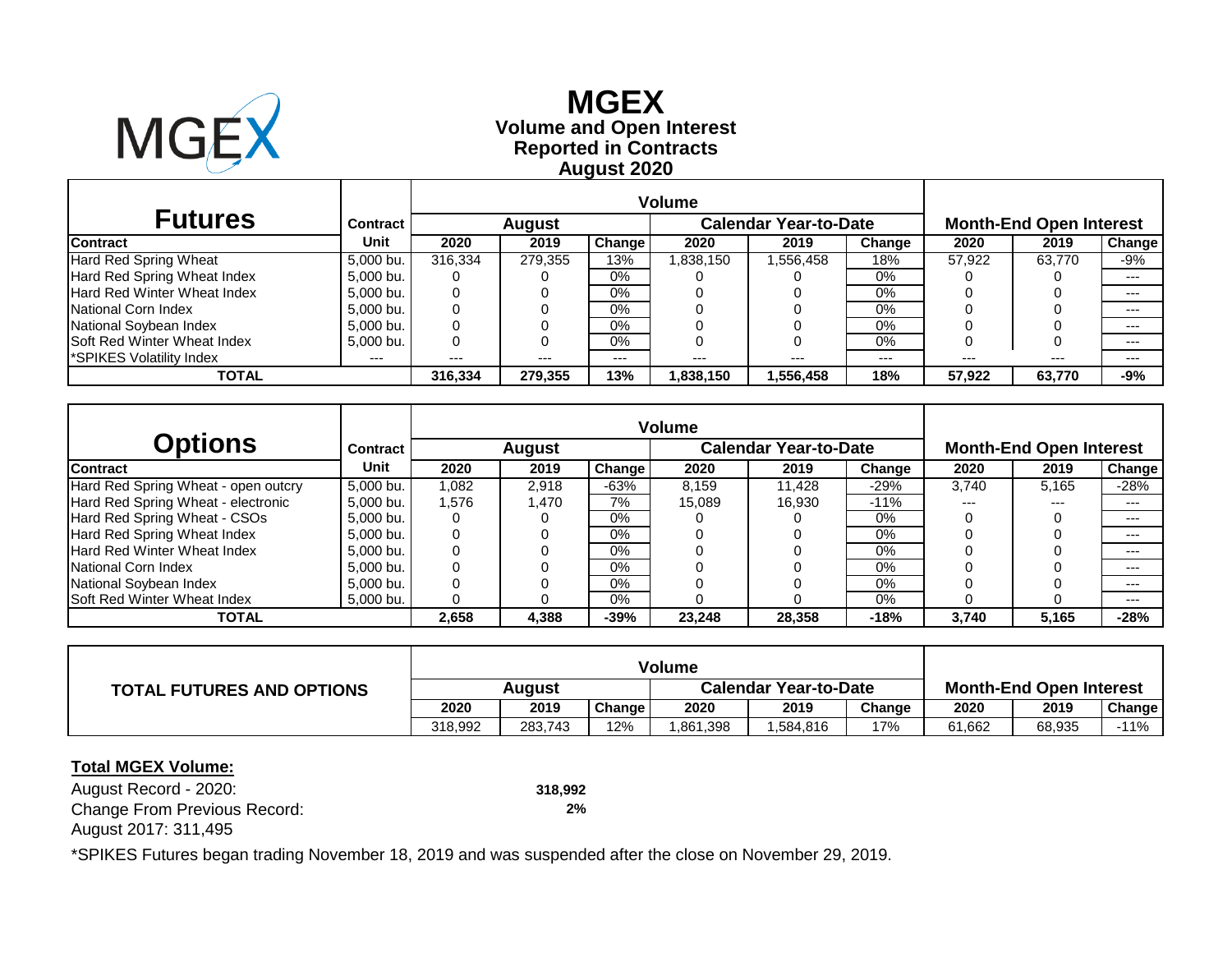

# **Reported in Contracts Volume and Open Interest MGEX September 2020**

| <b>Futures</b>                     | Contract  |         | <b>September</b> |               |           | <b>Calendar Year-to-Date</b> |        | <b>Month-End Open Interest</b> |        |         |  |
|------------------------------------|-----------|---------|------------------|---------------|-----------|------------------------------|--------|--------------------------------|--------|---------|--|
| <b>Contract</b>                    | Unit      | 2020    | 2019             | <b>Change</b> | 2020      | 2019                         | Change | 2020                           | 2019   | Change  |  |
| Hard Red Spring Wheat              | 5,000 bu. | 162.153 | 213.965          | $-24%$        | 2,000,303 | 1,770,423                    | 13%    | 61.952                         | 70.607 | $-12%$  |  |
| Hard Red Spring Wheat Index        | 5.000 bu. |         |                  | $0\%$         |           |                              | $0\%$  |                                |        | $- - -$ |  |
| Hard Red Winter Wheat Index        | 5,000 bu. | 0       |                  | $0\%$         |           |                              | 0%     |                                |        | $---$   |  |
| National Corn Index                | 5,000 bu. |         |                  | 0%            |           |                              | 0%     |                                |        | $---$   |  |
| National Soybean Index             | 5.000 bu. | 0       |                  | 0%            |           |                              | $0\%$  |                                |        | $---$   |  |
| <b>Soft Red Winter Wheat Index</b> | 5.000 bu. | 0       |                  | 0%            |           |                              | 0%     |                                | 0      | $- - -$ |  |
| *SPIKES Volatility Index           | ---       | $---$   | $---$            | $---$         | $---$     | $---$                        | $---$  | $---$                          | $---$  | $---$   |  |
| TOTAL                              |           | 162.153 | 213.965          | $-24%$        | 2,000,303 | 1,770,423                    | 13%    | 61.952                         | 70.607 | $-12%$  |  |

| Options                             | <b>Contract</b> |       | <b>September</b> |               |        | <b>Calendar Year-to-Date</b> |        | <b>Month-End Open Interest</b> |       |               |  |
|-------------------------------------|-----------------|-------|------------------|---------------|--------|------------------------------|--------|--------------------------------|-------|---------------|--|
| <b>Contract</b>                     | <b>Unit</b>     | 2020  | 2019             | <b>Change</b> | 2020   | 2019                         | Change | 2020                           | 2019  | <b>Change</b> |  |
| Hard Red Spring Wheat - open outcry | 5,000 bu.       | 776   | 4,061            | $-81%$        | 8,935  | 15.489                       | $-42%$ | 4,650                          | 8,412 | $-45%$        |  |
| Hard Red Spring Wheat - electronic  | 5.000 bu.       | 1.825 | 4,051            | $-55%$        | 16.914 | 20.981                       | $-19%$ | ---                            | $---$ | $---$         |  |
| Hard Red Spring Wheat - CSOs        | 5,000 bu.       |       |                  | $0\%$         |        |                              | 0%     |                                |       | $---$         |  |
| Hard Red Spring Wheat Index         | 5.000 bu.       |       |                  | $0\%$         |        |                              | 0%     |                                |       | $---$         |  |
| <b>Hard Red Winter Wheat Index</b>  | 5.000 bu.       |       |                  | $0\%$         |        |                              | $0\%$  |                                |       | $---$         |  |
| National Corn Index                 | 5,000 bu.       |       |                  | $0\%$         |        |                              | $0\%$  |                                |       | $---$         |  |
| National Soybean Index              | 5,000 bu.       |       |                  | $0\%$         |        |                              | 0%     |                                |       | $---$         |  |
| Soft Red Winter Wheat Index         | 5,000 bu.       |       |                  | $0\%$         |        |                              | 0%     |                                |       | $---$         |  |
| <b>TOTAL</b>                        |                 | 2.601 | 8,112            | $-68%$        | 25,849 | 36.470                       | $-29%$ | 4.650                          | 8.412 | $-45%$        |  |

|                                  |                  |         |               | Volume                       |          |        |                                |        |        |
|----------------------------------|------------------|---------|---------------|------------------------------|----------|--------|--------------------------------|--------|--------|
| <b>TOTAL FUTURES AND OPTIONS</b> | <b>September</b> |         |               | <b>Calendar Year-to-Date</b> |          |        | <b>Month-End Open Interest</b> |        |        |
|                                  | 2020             | 2019    | <b>Change</b> | 2020                         | 2019     | Change | 2020                           | 2019   | Change |
|                                  | 164.754          | 222.077 | $-26%$        | 2,026,152                    | .806,893 | 12%    | 66,602                         | 79,019 | -16%   |

### **Total MGEX Volume:**

September Record - 2019: **222,077** Change From Previous Record: **-26%**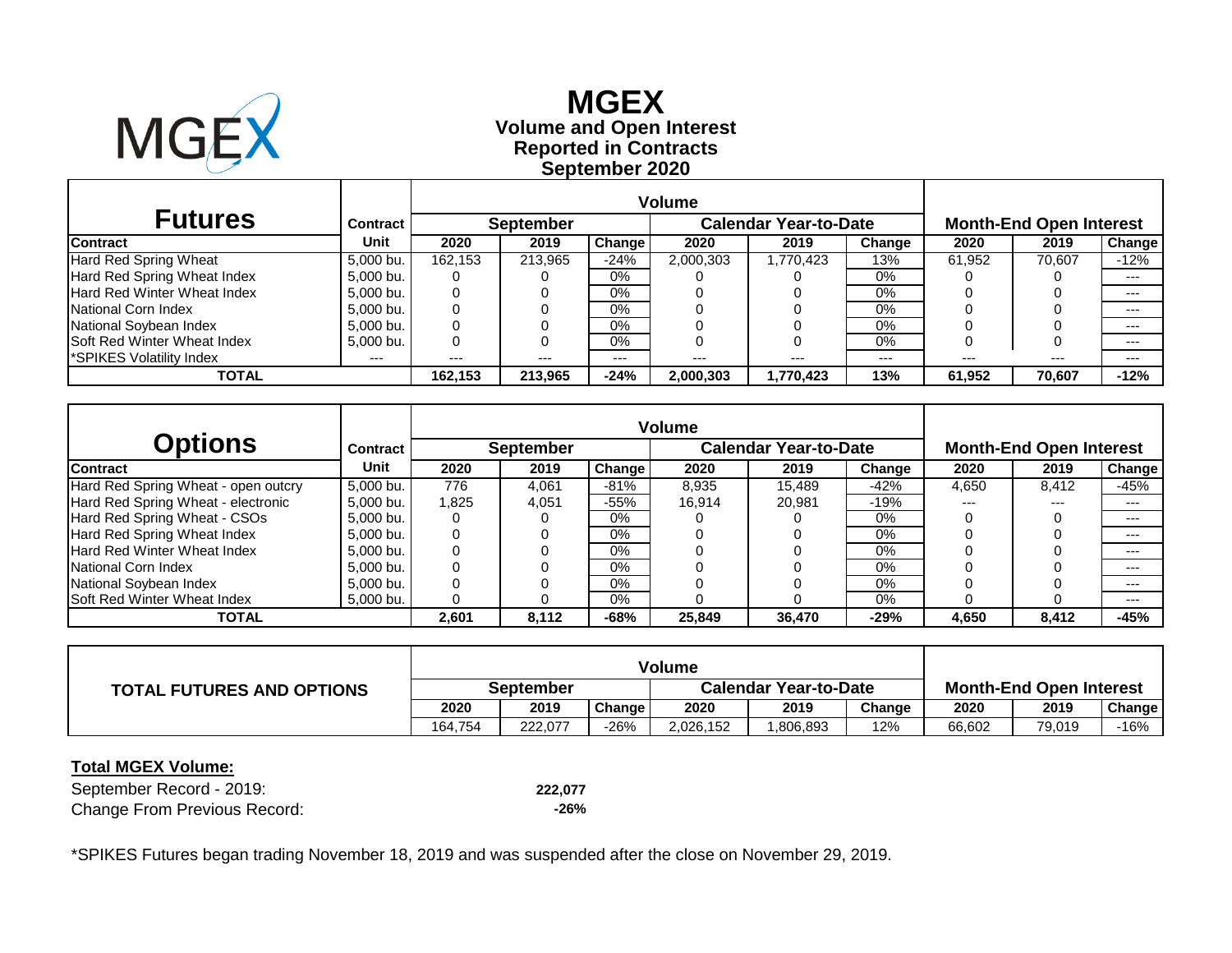

# **Reported in Contracts Volume and Open Interest MGEX October 2020**

| <b>Futures</b>                     | Contract  |         | <b>October</b> |               |           | <b>Calendar Year-to-Date</b> | <b>Month-End Open Interest</b> |        |        |         |
|------------------------------------|-----------|---------|----------------|---------------|-----------|------------------------------|--------------------------------|--------|--------|---------|
| <b>Contract</b>                    | Unit      | 2020    | 2019           | <b>Change</b> | 2020      | 2019                         | Change                         | 2020   | 2019   | Change  |
| Hard Red Spring Wheat              | 5,000 bu. | 265.758 | 151.408        | 76%           | 2,266,061 | 921,831                      | 18%                            | 73.669 | 63.818 | 15%     |
| Hard Red Spring Wheat Index        | 5,000 bu. | 0       |                | $0\%$         |           |                              | $0\%$                          |        |        | $- - -$ |
| Hard Red Winter Wheat Index        | 5,000 bu. | 0       |                | 0%            |           |                              | 0%                             |        |        | $- - -$ |
| National Corn Index                | 5,000 bu. | 0       |                | 0%            |           |                              | 0%                             |        |        | $---$   |
| National Soybean Index             | 5.000 bu. | 0       |                | 0%            |           |                              | 0%                             |        |        | $- - -$ |
| <b>Soft Red Winter Wheat Index</b> | 5,000 bu. | 0       |                | 0%            |           |                              | $0\%$                          |        | O      | $---$   |
| *SPIKES Volatility Index           | $---$     | $---$   | $---$          | $---$         | ---       | $---$                        | $---$                          | ---    | $---$  | $---$   |
| TOTAL                              |           | 265.758 | 151,408        | 76%           | 2,266,061 | 921,831                      | 18%                            | 73,669 | 63,818 | 15%     |

| <b>Options</b>                      | <b>Contract</b> |       | October |        |        | <b>Calendar Year-to-Date</b> |        | <b>Month-End Open Interest</b> |       |        |  |
|-------------------------------------|-----------------|-------|---------|--------|--------|------------------------------|--------|--------------------------------|-------|--------|--|
| <b>Contract</b>                     | Unit            | 2020  | 2019    | Change | 2020   | 2019                         | Change | 2020                           | 2019  | Change |  |
| Hard Red Spring Wheat - open outcry | 5,000 bu.       | 564   | ,211    | $-53%$ | 9,499  | 16.700                       | -43%   | 5,589                          | 8,580 | $-35%$ |  |
| Hard Red Spring Wheat - electronic  | 5,000 bu.       | 2,289 | .965    | 16%    | 19,203 | 22.946                       | $-16%$ | $---$                          | $---$ | $--$   |  |
| Hard Red Spring Wheat - CSOs        | 5,000 bu.       |       |         | $0\%$  |        |                              | 0%     |                                |       | $---$  |  |
| Hard Red Spring Wheat Index         | 5,000 bu.       |       |         | 0%     |        |                              | 0%     |                                |       | $---$  |  |
| <b>Hard Red Winter Wheat Index</b>  | 5.000 bu.       |       |         | $0\%$  |        |                              | $0\%$  |                                |       | $---$  |  |
| National Corn Index                 | 5,000 bu.       |       |         | 0%     |        |                              | 0%     |                                |       | $---$  |  |
| National Soybean Index              | 5,000 bu.       |       |         | $0\%$  |        |                              | 0%     |                                |       | $---$  |  |
| <b>Soft Red Winter Wheat Index</b>  | 5,000 bu.       |       |         | $0\%$  |        |                              | 0%     |                                |       | $---$  |  |
| <b>TOTAL</b>                        |                 | 2,853 | 3,176   | $-10%$ | 28,702 | 39.646                       | $-28%$ | 5,589                          | 8,580 | -35%   |  |

| <b>TOTAL FUTURES AND OPTIONS</b> | October |         |        | <b>Calendar Year-to-Date</b> |          |        | <b>Month-End Open Interest</b> |        |        |
|----------------------------------|---------|---------|--------|------------------------------|----------|--------|--------------------------------|--------|--------|
|                                  | 2020    | 2019    | Change | 2020                         | 2019     | Change | 2020                           | 2019   | Change |
|                                  | 268.611 | 154,584 | 74%    | 2,294,763                    | .961,477 | 17%    | 79,258                         | 72,398 | 9%     |

### **Total MGEX Volume:**

October Record - 2020: **268,611** Change From Previous Record: **34%** October 2007: 200,448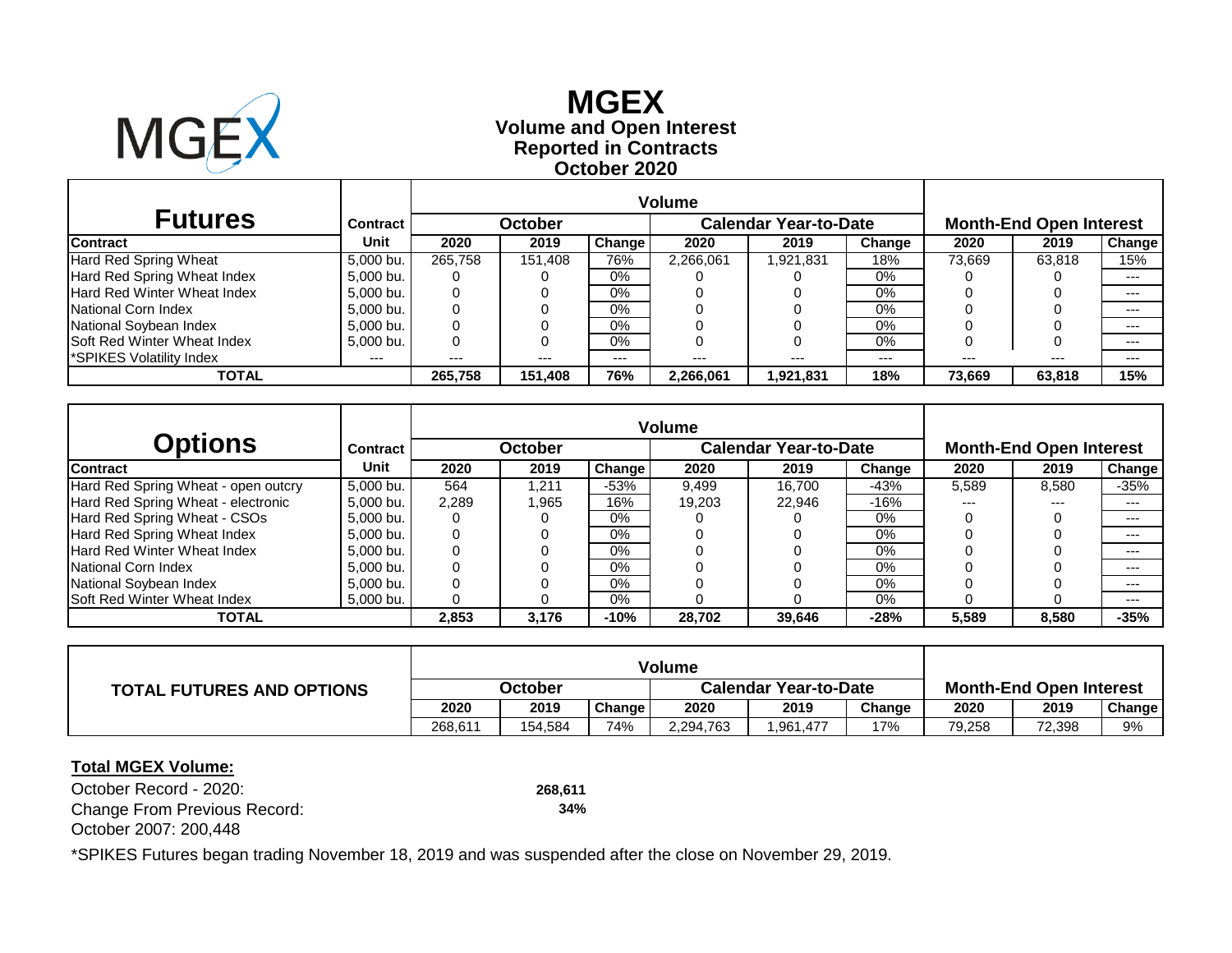

# **Reported in Contracts Volume and Open Interest MGEX November 2020**

| <b>Futures</b>                     | <b>Contract</b> |          | <b>November</b> |               |           | <b>Calendar Year-to-Date</b> |        | <b>Month-End Open Interest</b> |        |         |  |
|------------------------------------|-----------------|----------|-----------------|---------------|-----------|------------------------------|--------|--------------------------------|--------|---------|--|
| <b>Contract</b>                    | Unit            | 2020     | 2019            | <b>Change</b> | 2020      | 2019                         | Change | 2020                           | 2019   | Change  |  |
| Hard Red Spring Wheat              | 5,000 bu.       | 258,007  | 231.004         | 12%           | 2,524,068 | 2,152,835                    | 17%    | 65.897                         | 62.484 | 5%      |  |
| Hard Red Spring Wheat Index        | 5,000 bu.       | O        |                 | $0\%$         |           |                              | $0\%$  |                                |        |         |  |
| Hard Red Winter Wheat Index        | 5,000 bu.       | $\Omega$ |                 | 0%            |           |                              | 0%     |                                |        | $- - -$ |  |
| National Corn Index                | 5,000 bu.       | 0        |                 | 0%            |           |                              | 0%     |                                |        | $---$   |  |
| National Soybean Index             | 5.000 bu.       |          |                 | 0%            |           |                              | 0%     |                                |        | $- - -$ |  |
| <b>Soft Red Winter Wheat Index</b> | 5,000 bu.       | 0        |                 | 0%            |           |                              | $0\%$  |                                |        | $---$   |  |
| *SPIKES Volatility Index           | $---$           | $---$    | 181             | $---$         | ---       | 181                          | $---$  | $---$                          |        | $---$   |  |
| TOTAL                              |                 | 258,007  | 231,185         | 12%           | 2.524.068 | 2,153,016                    | 17%    | 65,897                         | 62.484 | 5%      |  |

|                                     |           |       |                 |               | <b>Volume</b> |                              |        |                                |       |               |  |
|-------------------------------------|-----------|-------|-----------------|---------------|---------------|------------------------------|--------|--------------------------------|-------|---------------|--|
| <b>Options</b>                      | Contract  |       | <b>November</b> |               |               | <b>Calendar Year-to-Date</b> |        | <b>Month-End Open Interest</b> |       |               |  |
| <b>Contract</b>                     | Unit      | 2020  | 2019            | <b>Change</b> | 2020          | 2019                         | Change | 2020                           | 2019  | <b>Change</b> |  |
| Hard Red Spring Wheat - open outcry | 5.000 bu. | 779   | .180            | $-34%$        | 10,278        | 17.880                       | -43%   | 3,654                          | 4,454 | $-18%$        |  |
| Hard Red Spring Wheat - electronic  | 5,000 bu. | 1.826 | .900            | -4%           | 21.029        | 24.846                       | $-15%$ | ---                            | $---$ | $---$         |  |
| Hard Red Spring Wheat - CSOs        | 5,000 bu. |       |                 | $0\%$         |               |                              | 0%     |                                |       | $---$         |  |
| Hard Red Spring Wheat Index         | 5,000 bu. |       |                 | $0\%$         |               |                              | 0%     |                                |       | $---$         |  |
| Hard Red Winter Wheat Index         | 5.000 bu. |       |                 | 0%            |               |                              | $0\%$  |                                |       | $--$          |  |
| National Corn Index                 | 5,000 bu. |       |                 | 0%            |               |                              | 0%     |                                |       | $---$         |  |
| National Soybean Index              | 5,000 bu. |       |                 | $0\%$         |               |                              | 0%     |                                |       | $---$         |  |
| <b>Soft Red Winter Wheat Index</b>  | 5,000 bu. |       |                 | $0\%$         |               |                              | 0%     |                                |       | $---$         |  |
| <b>TOTAL</b>                        |           | 2,605 | 3,080           | -15%          | 31,307        | 42,726                       | $-27%$ | 3,654                          | 4,454 | $-18%$        |  |

| <b>TOTAL FUTURES AND OPTIONS</b> | November |         |                     | <b>Calendar Year-to-Date</b> |           |        | <b>Month-End Open Interest</b> |        |        |
|----------------------------------|----------|---------|---------------------|------------------------------|-----------|--------|--------------------------------|--------|--------|
|                                  | 2020     | 2019    | Change <sub>1</sub> | 2020                         | 2019      | Change | 2020                           | 2019   | Change |
|                                  | 260.612  | 234.265 | 11%                 | 2,555,375                    | 2,195,742 | 16%    | 69,551                         | 66,938 | 4%     |

#### **Total MGEX Volume:**

November Record - 2015: **272,202** Change From Previous Record: **-4%**